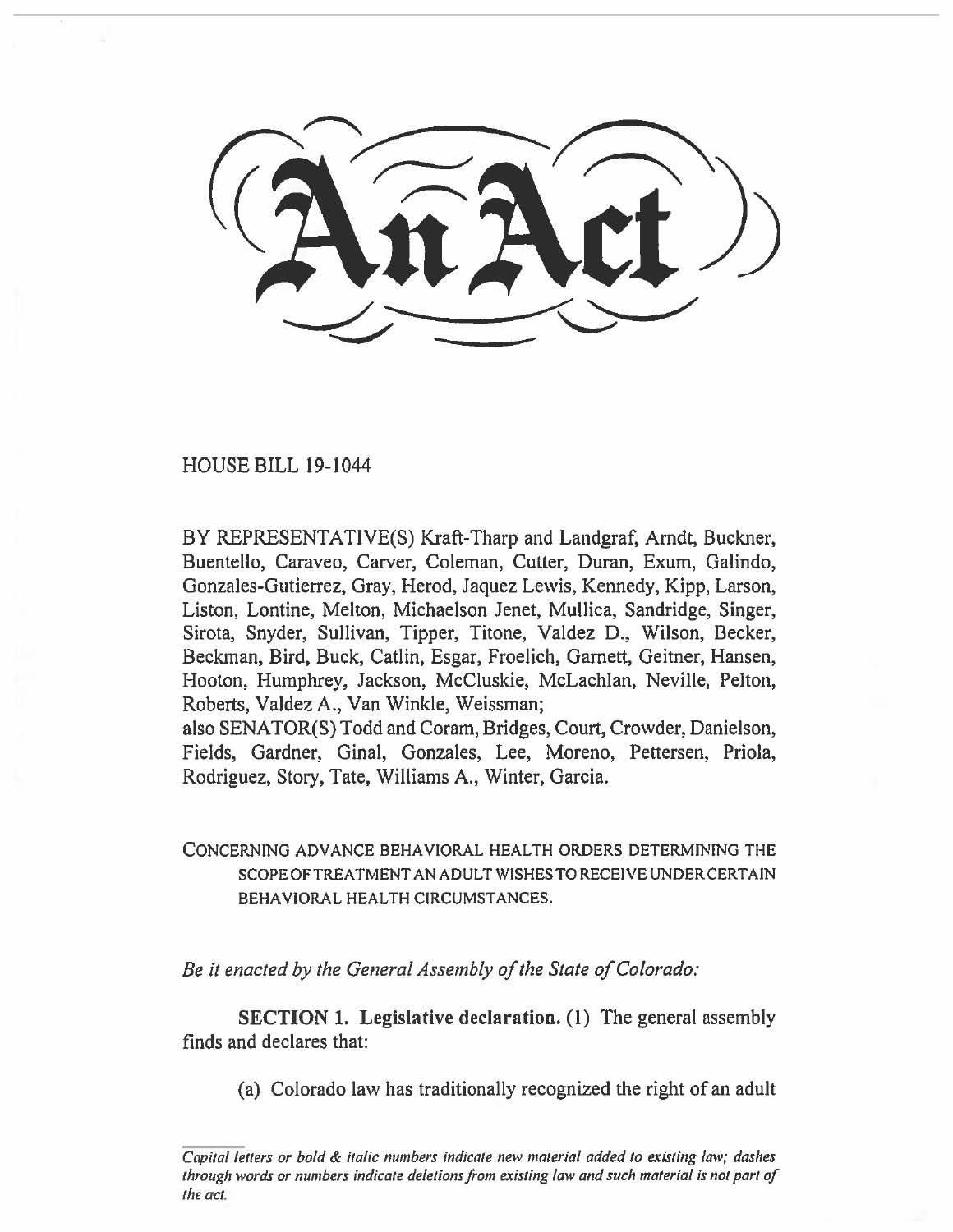or his or her authorized agent to accept or reject health care or treatment;

(b) Each adult has the right to establish instructions for the administration of behavioral health treatment;

(c) Current instruments for making instructions concerning medical orders for scope of treatment do not adequately address the complexities associated with behavioral health treatment; and

(d) Adults with behavioral health disorders are in particular need of a consistent method for identifying and communicating critical behavioral health treatment history, decisions, and preferences that each sector of the health care community will recognize and follow.

(2) The general assembly therefore concludes that it is in the best interests of the people of Colorado to create a behavioral health orders for scope of treatment. Consistent with the goal of enhancing patient-centered, compassionate care through methods to enhance continuity and communication across health care settings, behavioral health orders for scope of treatment will provide a process for timely discussion between adults, their health care providers, and their authorized agents about behavioral health treatment, and will ensure those preferences are clearly and unequivocally documented.

SECTION 2. In Colorado Revised Statutes, **add** part 2 to article 18.7 of title 15 as follows:

## PART 2

## DIRECTIVES CONCERNING BEHAVIORAL HEALTH ORDERS FOR SCOPE OF TREATMENT

**15-18.7-201. Definitions.** As USED IN THIS PART 2, UNLESS THE CONTEXT OTHERWISE REQUIRES:

(1) "ADULT" MEANS A PERSON EIGHTEEN YEARS OF AGE OR OLDER.

(2) "AGENT" MEANS A PERSON EIGHTEEN YEARS OF AGE OR OLDER WHO IS AUTHORIZED BY AN ADULT TO MAKE DECISIONS CONCERNING BEHAVIORAL HEALTH TREATMENT, MEDICATION, AND ALTERNATIVE TREATMENT FOR THE ADULT TO THE EXTENT AUTHORIZED BY THE ADULT.

#### PAGE 2-HOUSE BILL 19-1044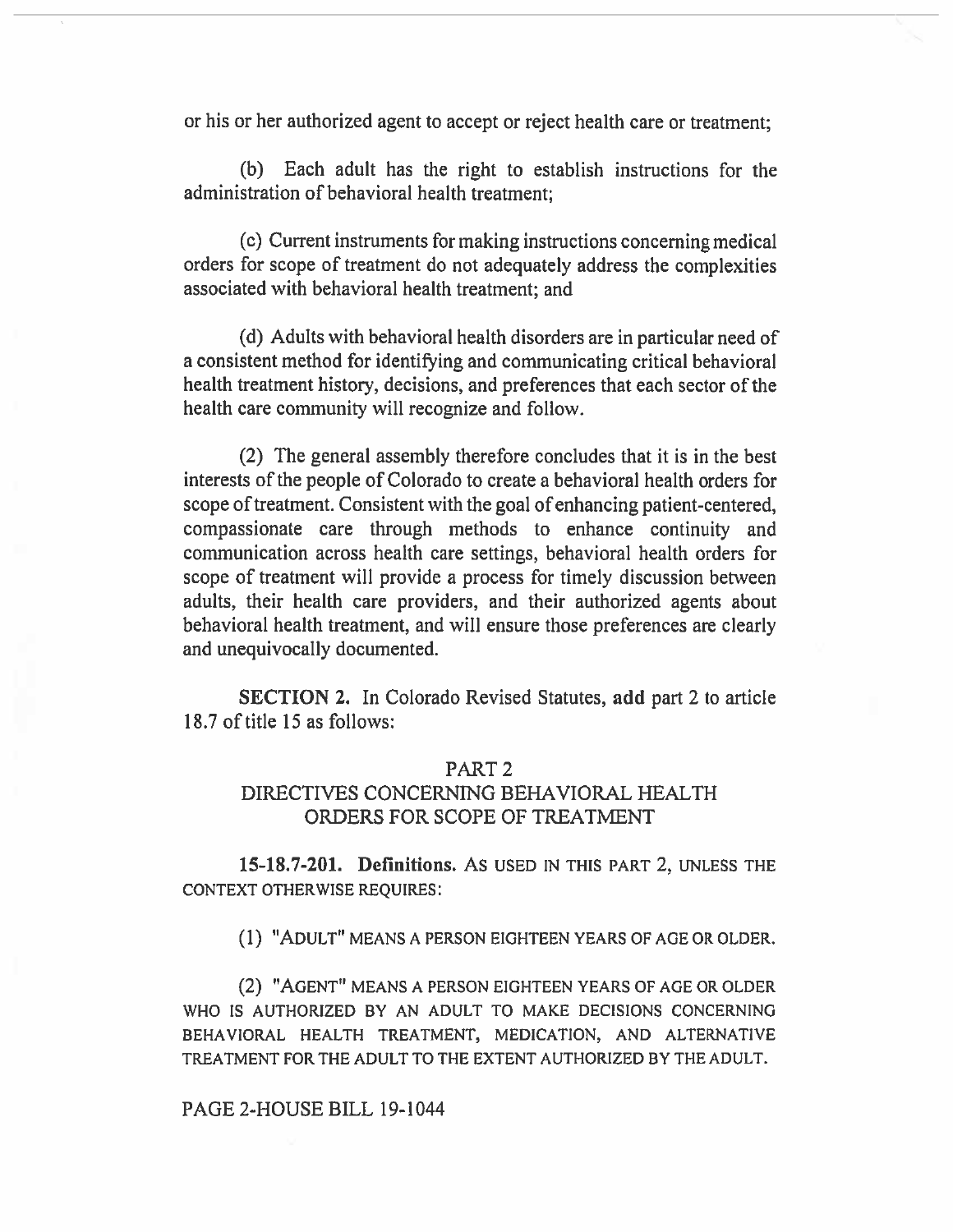(3) "BEHAVIORAL HEALTH" HAS THE SAME MEANING AS SET FORTH IN SECTION 27-60-100.3 (1).

(4) "BEHAVIORAL HEALTH ORDERS FOR SCOPE OF TREATMENT", "BEHAVIORAL HEALTH ORDERS FORM", OR "PSYCHIATRIC ADVANCE DIRECTIVE" MEANS A WRITTEN INSTRUCTION, CREATED PURSUANT TO SECTION 15-18.7-202, CONCERNING BEHAVIORAL HEALTH TREATMENT, MEDICATION, AND ALTERNATIVE TREATMENT DECISIONS, PREFERENCES, AND HISTORY TO BE MADE ON BEHALF OF THE ADULT WHO PROVIDED THE INSTRUCTION.

(5) "BEHAVIORAL HEALTH TREATMENT" MEANS THE PROVISION, WITHHOLDING, OR WITHDRAWAL OF ANY BEHAVIORAL HEALTH:

- (a) EXAMINATION;
- (b) SERVICE;
- (c) PROCEDURE; OR
- (d) MEDICATION.

(6) **"DISINTERESTED** WITNESS" MEANS AN ADULT OTHER THAN A SPOUSE, PARTNER IN A CIVIL UNION, DOMESTIC PARTNER, ROMANTIC PARTNER, CHILD, PARENT, SIBLING, GRANDCHILD, GRANDPARENT, HEALTH CARE PROVIDER, PERSON WHO AT THE TIME OF THE ADULT'S SIGNATURE HAS A CLAIM AGAINST ANY PORTION OF THE ADULT'S ESTATE AT THE TIME OF THE ADULT'S DEATH, OR PERSON WHO KNOWS OR BELIEVES THAT HE OR SHE HAS AN ENTITLEMENT TO ANY PORTION OF THE ADULT'S ESTATE AT THE TIME OF THE ADULT'S DEATH EITHER AS A BENEFICIARY OF A WILL THAT EXISTS AT THE TIME OF THE ADULT'S SIGNATURE OR AS AN HEIR AT LAW, WHO CAN ATTEST THAT THE ADULT EXECUTING THE BEHAVIORAL HEALTH ORDERS FORM WAS OF SOUND MIND AND FREE OF COERCION WHEN HE OR SHE SIGNED THE BEHAVIORAL HEALTH ORDERS FORM.

(7) "EMERGENCY MEDICAL SERVICE PERSONNEL" MEANS:

(a) AN EMERGENCY MEDICAL SERVICE PROVIDER WHO IS CERTIFIED OR LICENSED BY THE DEPARTMENT OF PUBLIC HEALTH AND ENVIRONMENT, CREATED AND EXISTING PURSUANT TO SECTION 25-1-102;

### PAGE 3-HOUSE BILL 19-1044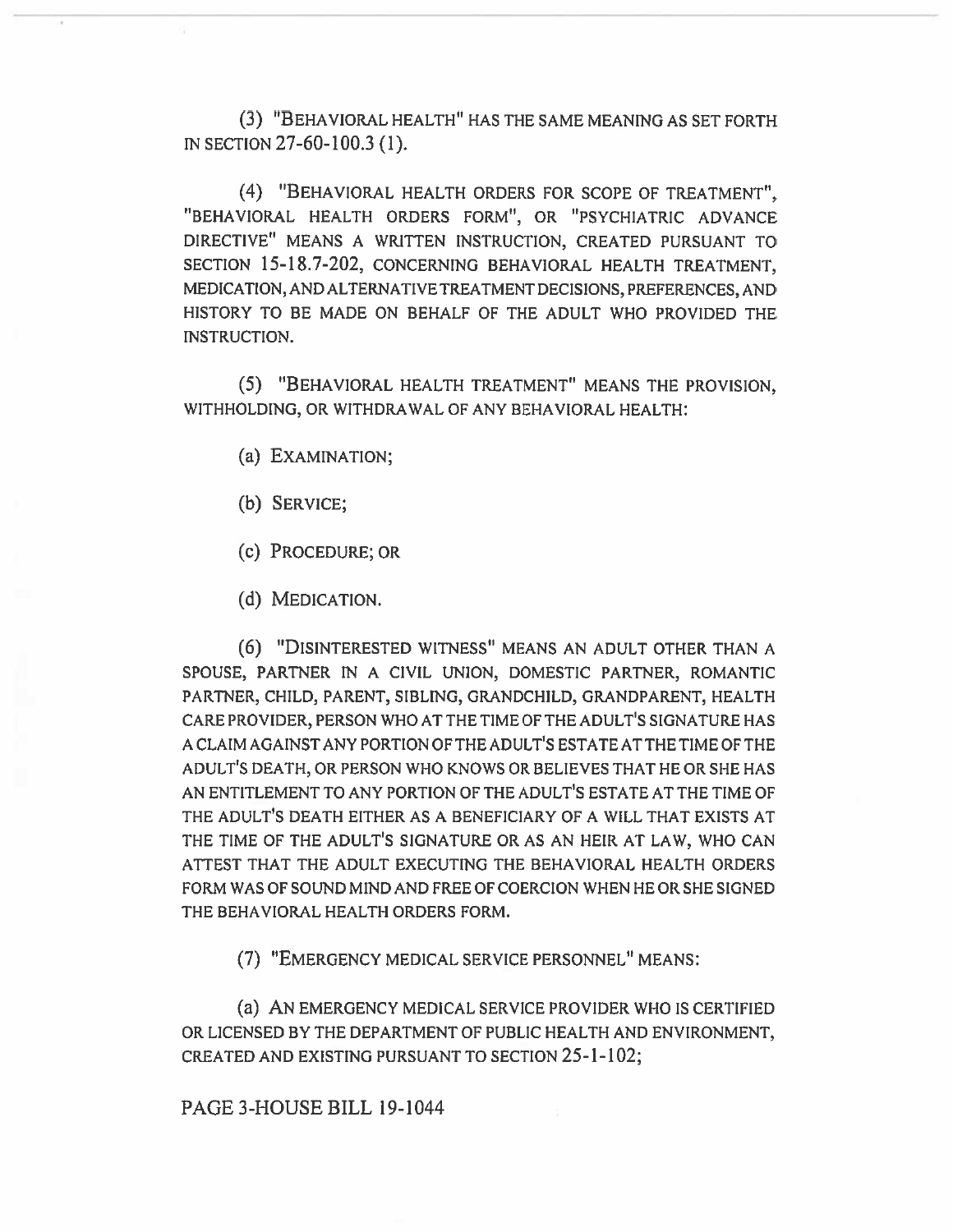(b) AN EMERGENCY MEDICAL RESPONDER OR A REGISTERED EMERGENCY MEDICAL RESPONDER, AS DEFINED IN SECTION 25-3.5-1102 (1) AND  $(3)$ ;

(c) A CRISIS RESPONSE SYSTEM CONTRACTOR, AS DEFINED IN SECTION 27-60-100.3 (4).

(8) "HEALTH CARE FACILITY" MEANS:

(a) A HOSPITAL;

(b) A HOSPICE INPATIENT RESIDENCE;

(c) A NURSING FACILITY;

(d) A DIALYSIS TREATMENT FACILITY;

(e) AN ASSISTED LIVING RESIDENCE;

(f) AN ENTITY THAT PROVIDES HOME-BASED AND COMMUNITY-BASED SERVICES;

(g) A HOSPICE **OR HOME** HEALTH CARE AGENCY;

(h) THE COLORADO MENTAL HEALTH INSTITUTE AT FORT LOGAN;

(i) THE COLORADO MENTAL HEALTH INSTITUTE AT PUEBLO; OR

(j) ANOTHER FACILITY THAT PROVIDES OR CONTRACTS TO PROVIDE HEALTH CARE SERVICES, WHICH FACILITY IS LICENSED, CERTIFIED, OR OTHERWISE AUTHORIZED OR PERMITTED BY LAW TO PROVIDE MEDICAL TREATMENT.

(9) "HEALTH CARE PROVIDER" MEANS:

(a) A PHYSICIAN OR OTHER INDIVIDUAL WHO PROVIDES MEDICAL TREATMENT TO AN ADULT AND WHO IS LICENSED, CERTIFIED, OR OTHERWISE AUTHORIZED OR PERMITTED BY LAW TO PROVIDE MEDICAL TREATMENT OR WHO IS EMPLOYED BY OR ACTING FOR SUCH AN AUTHORIZED PERSON;

PAGE 4-HOUSE **BILL** 19-1044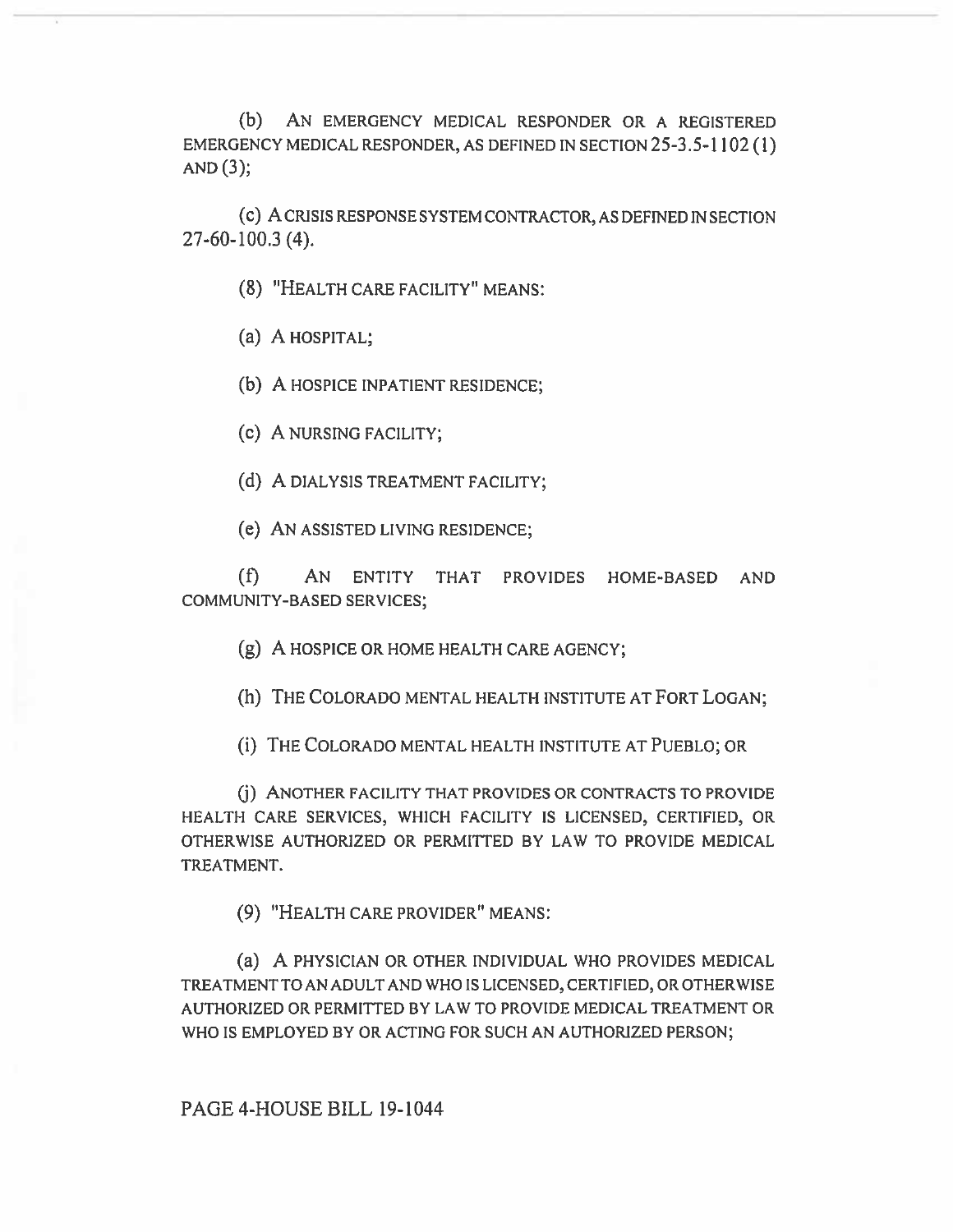(b) A PROFESSIONAL PERSON, AS DEFINED IN SECTION 27-65-102 (17);

(e) A MENTAL HEALTH PROFESSIONAL LICENSED, CERTIFIED, OR REGISTERED PURSUANT TO ARTICLE 43 **OF** TITLE 12; **OR** 

(d) ANY OTHER HEALTH CARE PROVIDER REGULATED BY THE STATE WHEN ENGAGED IN ASSISTING CONSUMERS WITH BEHAVIORAL HEALTH CARE ACCESS AND COVERAGE ISSUES.

(10) "SOUND MIND" MEANS THE ABILITY TO PROVIDE INFORMED CONSENT TO OR REFUSAL OF BEHAVIORAL HEALTH TREATMENT OR THE ABILITY TO MAKE AN INFORMED BEHAVIORAL HEALTH CARE BENEFIT DECISION.

**15-18.7-202. Behavioral health orders for scope of treatment form contents - effect. (1)** A BEHAVIORAL HEALTH ORDERS FORM MUST INCLUDE THE FOLLOWING INFORMATION CONCERNING THE ADULT WHOSE BEHAVIORAL HEALTH TREATMENT, MEDICATION, AND ALTERNATIVE TREATMENT ARE THE SUBJECT OF THE BEHAVIORAL HEALTH ORDERS FORM:

(a) THE ADULT'S NAME, DATE OF BIRTH, AND GENDER;

(b) THE ADULT'S EYE AND HAIR COLOR;

(c) THE ADULT'S RACE OR ETHNIC BACKGROUND;

(d) THE ADULT'S INSTRUCTIONS CONCERNING BEHAVIORAL HEALTH TREATMENT;

(e) THE ADULT'S INSTRUCTIONS CONCERNING MEDICATION, INCLUDING PRIMARY AND ALTERNATIVE INSTRUCTIONS;

(f) THE ADULT'S INSTRUCTIONS CONCERNING ALTERNATIVE TREATMENT;

**(g) THE ADULT'S** INSTRUCTIONS CONCERNING APPOINTING AN AGENT OR NOT APPOINTING AN AGENT. IF THE ADULT CHOOSES TO APPOINT AN AGENT, HE OR SHE MUST INCLUDE: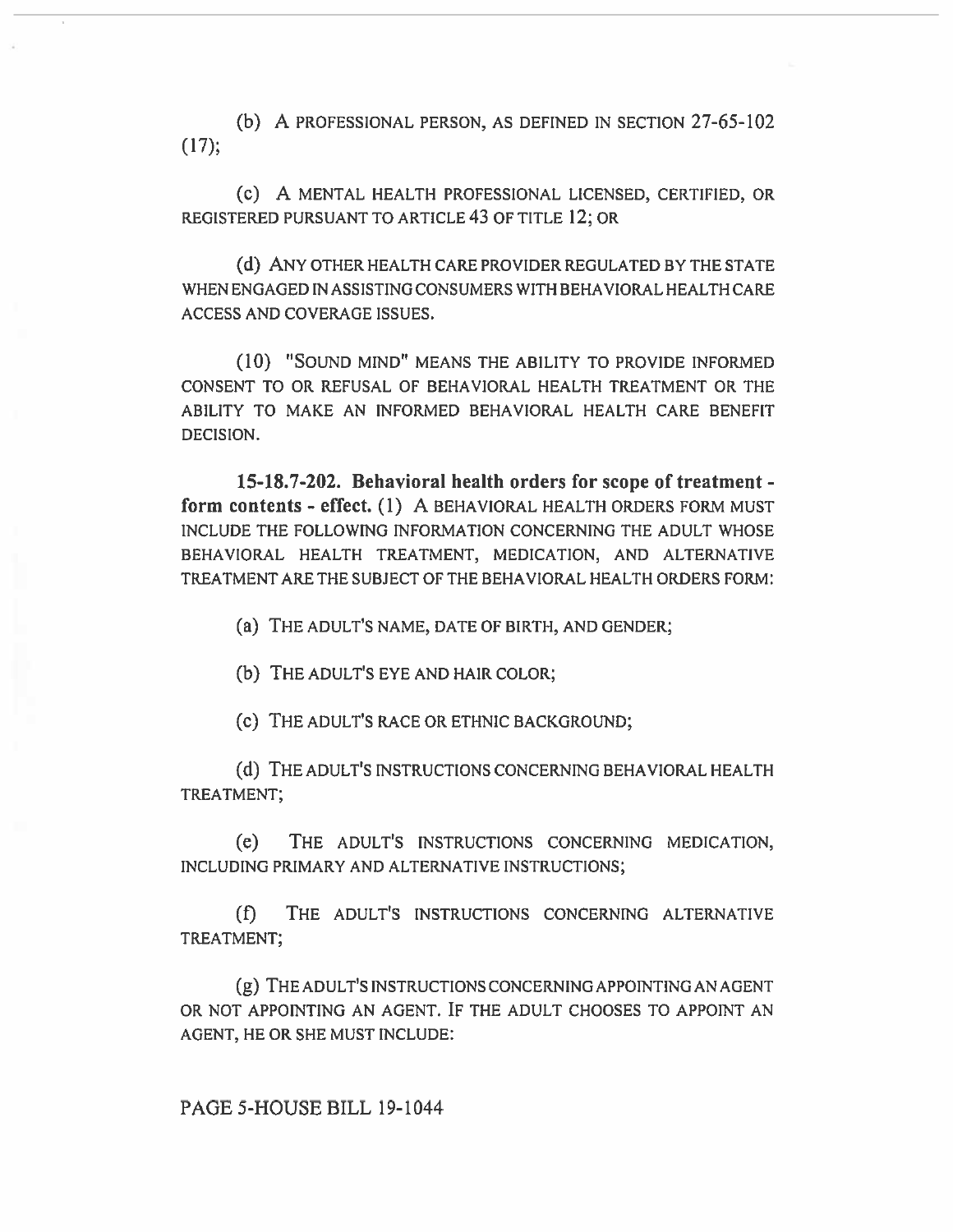(I) THE NAME, ADDRESS, AND TELEPHONE NUMBER OF THE AGENT; AND

(II) THE SCOPE OF THE AGENT'S AUTHORITY WHEN ACTING ON BEHALF OF THE ADULT. THE SCOPE OF THE AGENT'S AUTHORITY MUST BE EITHER:

(A) THE AGENT IS LIMITED TO EXECUTING THE ADULT'S INSTRUCTIONS DETAILED ON THE BEHAVIORAL HEALTH ORDERS FORM; OR

(B) THE AGENT HAS AUTHORITY TO MAKE DECISIONS CONCERNING BEHAVIORAL HEALTH TREATMENT, MEDICATION, AND ALTERNATIVE TREATMENT ON BEHALF OF THE ADULT;

(h) THE ADULT'S SIGNATURE OR MARK, AND THE DATE THAT THE ADULT SIGNED THE BEHAVIORAL HEALTH ORDERS FORM;

(1) TWO DISINTERESTED WITNESSES' SIGNATURES OR MARKS, AND THE DATE THAT THE DISINTERESTED WITNESSES SIGNED THE BEHAVIORAL HEALTH ORDERS FORM;

(j) THE AGENT'S SIGNATURE OR MARK, AND THE DATE THAT THE AGENT SIGNED THE BEHAVIORAL HEALTH ORDERS FORM, IF APPLICABLE;

(k) THE NAME, ADDRESS, AND TELEPHONE NUMBER OF THE ADULT'S HEALTH CARE PROVIDER, IF APPLICABLE; AND

**(1) THE** NAME OF THE HEALTH CARE FACILITY IN WHICH THE ADULT IS ENROLLED, IF APPLICABLE.

(2) A BEHAVIORAL HEALTH ORDERS FORM IS EFFECTIVE UPON COMPLIANCE WITH THIS SECTION.

(3) A BEHAVIORAL HEALTH ORDERS FORM IS EFFECTIVE **FOR** TWO YEARS FOLLOWING THE DATE THAT THE ADULT SIGNED THE BEHAVIORAL HEALTH ORDERS FORM, UNLESS THE ADULT EXECUTES A NEW BEHAVIORAL HEALTH ORDERS FORM, OR AMENDS OR REVOKES THE BEHAVIORAL HEALTH ORDERS FORM, BEFORE THE BEHAVIORAL HEALTH **ORDERS** FORM BECOMES INEFFECTIVE.

PAGE 6-HOUSE BILL 19-1044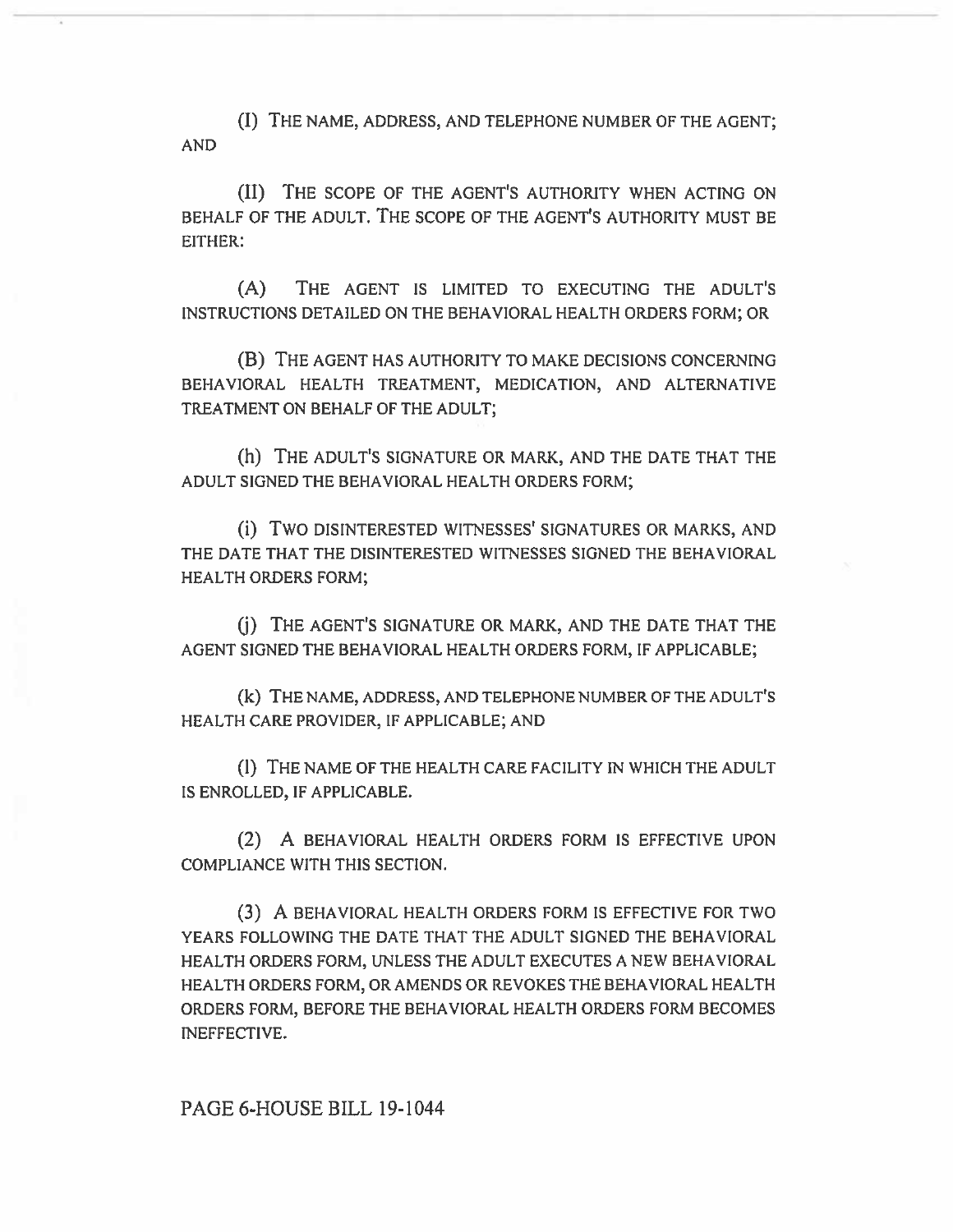(4) NOTHING IN THIS PART 2 ALLOWS AN ADULT TO INCLUDE IN HIS OR HER BEHAVIORAL HEALTH ORDERS FORM AN INSTRUCTION THAT EXEMPTS THE ADULT FROM AN INVOLUNTARY EMERGENCY PROCEDURE OR COMMITMENT AUTHORIZED PURSUANT TO STATE LAW. ANY INSTRUCTION THAT ATTEMPTS TO EXEMPT THE ADULT FROM AN INVOLUNTARY EMERGENCY PROCEDURE OR COMMITMENT AUTHORIZED PURSUANT TO STATE LAW IS VOID.

(5) A BEHAVIORAL HEALTH ORDERS FORM MAY BE ADMISSIBLE IN A HEARING PURSUANT TO SECTION 27-65-111 FOR THE PURPOSE OF ESTABLISHING THE ADULT'S BEHAVIORAL HEALTH TREATMENT, MEDICATION, AND ALTERNATIVE TREATMENT HISTORY, DECISIONS, AND PREFERENCES TO BE MADE ON BEHALF OF THE ADULT DURING AN INVOLUNTARY EMERGENCY PROCEDURE OR COMMITMENT AUTHORIZED PURSUANT TO STATE LAW.

(6) NOTHING IN THIS PART 2 MEANS THAT AN ADULT WHO HAS EXECUTED A BEHAVIORAL HEALTH ORDERS FORM HAS WAIVED THE RIGHT TO A HEARING BEFORE THE COURT OR JURY PURSUANT TO SECTION 27-65-111.

(7) NOTHING IN THIS PART 2 MEANS THAT AN ADULT WHO HAS EXECUTED A BEHAVIORAL HEALTH ORDERS FORM HAS CONSENTED TO A PETITION FOR INVOLUNTARY ADMINISTRATION OF MEDICATION AUTHORITY PURSUANT TO SECTION 27-65-111 (5).

**15-18.7-203. Amendment and revocation of a behavioral health orders for scope of treatment. (1)** THE ADULT MAY AMEND OR REVOKE ALL OR PART OF HIS OR HER BEHAVIORAL HEALTH ORDERS FORM AT ANY TIME.

(2) AN AMENDED BEHAVIORAL HEALTH ORDERS FORM IS EFFECTIVE FOR TWO YEARS FOLLOWING THE DATE THAT THE ADULT SIGNED THE AMENDED BEHAVIORAL HEALTH ORDERS FORM, UNLESS THE ADULT EXECUTES A NEW BEHAVIORAL HEALTH ORDERS FORM, OR AMENDS OR REVOKES THE AMENDED BEHAVIORAL HEALTH ORDERS FORM, BEFORE THE AMENDED BEHAVIORAL HEALTH ORDERS FORM BECOMES INEFFECTIVE.

(3) IN ORDER TO EXECUTE A VALID AMENDMENT OR REVOCATION, THE ADULT MUST:

(a) EXECUTE A NEW BEHAVIORAL HEALTH ORDERS FORM; OR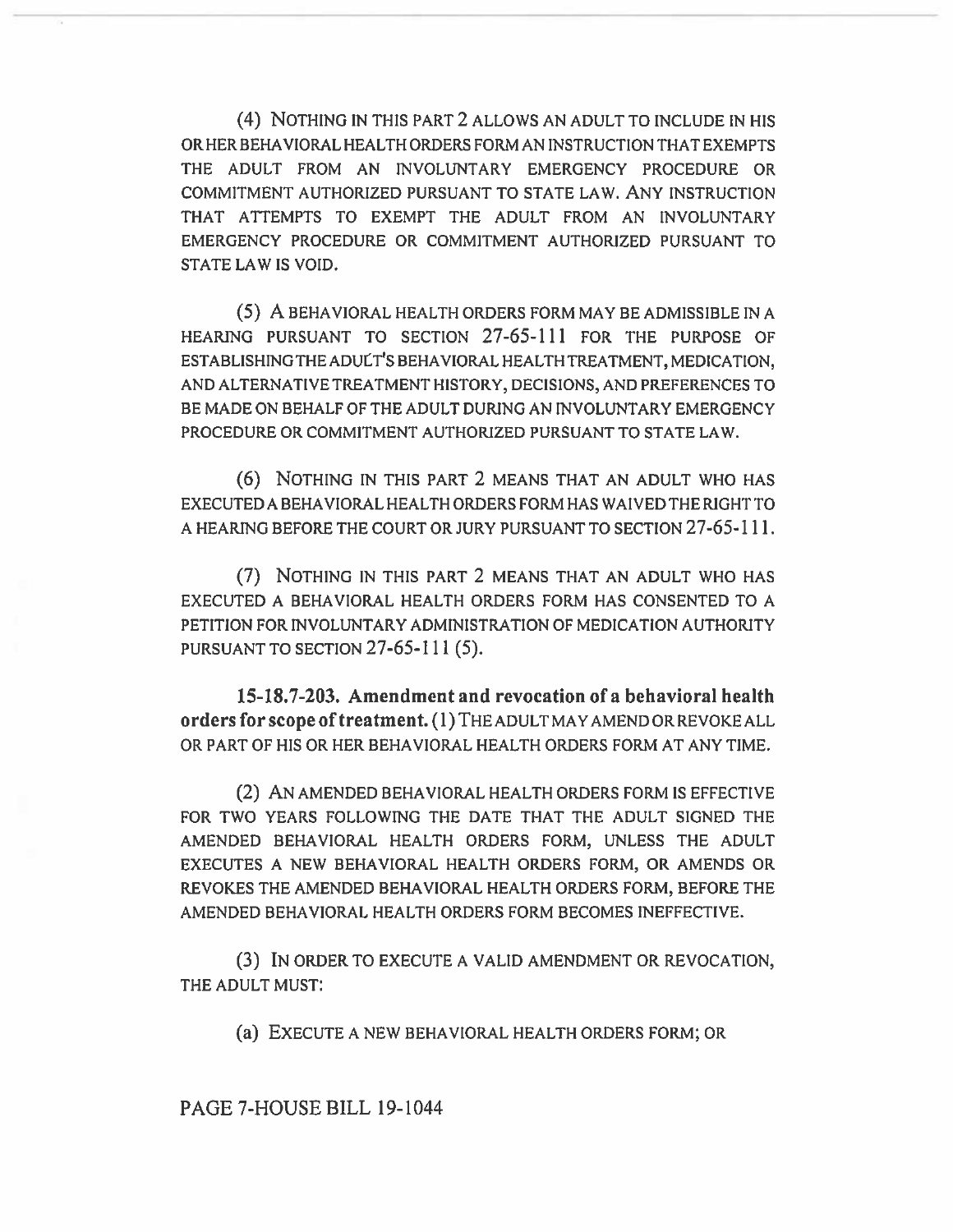(b) MARK THE EXISTING BEHAVIORAL HEALTH ORDERS FORM IN A MANNER THAT CLEARLY COMMUNICATES THE INTENT TO AMEND OR REVOKE ALL OR PART OF THE BEHAVIORAL HEALTH ORDERS FORM.

(4) IN ORDER FOR THE AMENDMENT OR REVOCATION TO BE VALID, THE AMENDMENT OR REVOCATION MUST INCLUDE:

(a) THE ADULT'S SIGNATURE OR MARK, AND THE DATE THAT THE ADULT EXECUTED THE NEW BEHAVIORAL HEALTH ORDERS FORM OR AMENDED OR REVOKED THE BEHAVIORAL HEALTH ORDERS FORM;

(b) Two DISINTERESTED WITNESSES' SIGNATURES OR MARKS, AND THE DATE THAT THE DISINTERESTED WITNESSES SIGNED THE NEW BEHAVIORAL HEALTH ORDERS FORM OR THE AMENDED OR REVOKED BEHAVIORAL HEALTH ORDERS FORM; AND

(c)  $(I)$  EXCEPT AS PROVIDED IN SUBSECTION  $(4)(c)(II)$  OF THIS SECTION, THE AGENT'S SIGNATURE OR MARK, AND THE DATE THAT THE AGENT SIGNED THE NEW BEHAVIORAL HEALTH ORDERS FORM OR THE AMENDED OR REVOKED BEHAVIORAL HEALTH ORDERS FORM, IF APPLICABLE.

(II) AN AGENT'S SIGNATURE OR MARK MUST NOT BE REQUIRED FOR AN AMENDMENT TO BE VALID IF THE ADULT IS AMENDING THE BEHAVIORAL HEALTH ORDERS FORM TO REMOVE THE AGENT.

(5) EMERGENCY MEDICAL SERVICE PERSONNEL, A HEALTH CARE PROVIDER, OR AN AGENT WHO BECOMES AWARE OF A NEW, AMENDED, OR REVOKED BEHAVIORAL HEALTH ORDERS FORM SHALL PROMPTLY COMMUNICATE THE FACT TO A HEALTH CARE PROVIDER WHO IS PROVIDING CARE TO THE ADULT WHO IS THE SUBJECT OF THE BEHAVIORAL HEALTH ORDERS FORM.

(6) A PROPERLY EXECUTED NEW, AMENDED, OR REVOKED BEHAVIORAL HEALTH ORDERS FORM CONTROLS OVER A PREVIOUSLY EXECUTED BEHAVIORAL HEALTH ORDERS FORM.

**15-18.7-204. Effect of behavioral health orders for scope of treatment. (1)** IN EXECUTING A BEHAVIORAL HEALTH ORDERS FORM, THE ADULT, AGENT, AND THE HEALTH CARE PROVIDER SHALL MAKE A GOOD-FAITH EFFORT TO LOCATE AND INCORPORATE, AS APPROPRIATE AND

### PAGE 8-HOUSE BILL 19-1044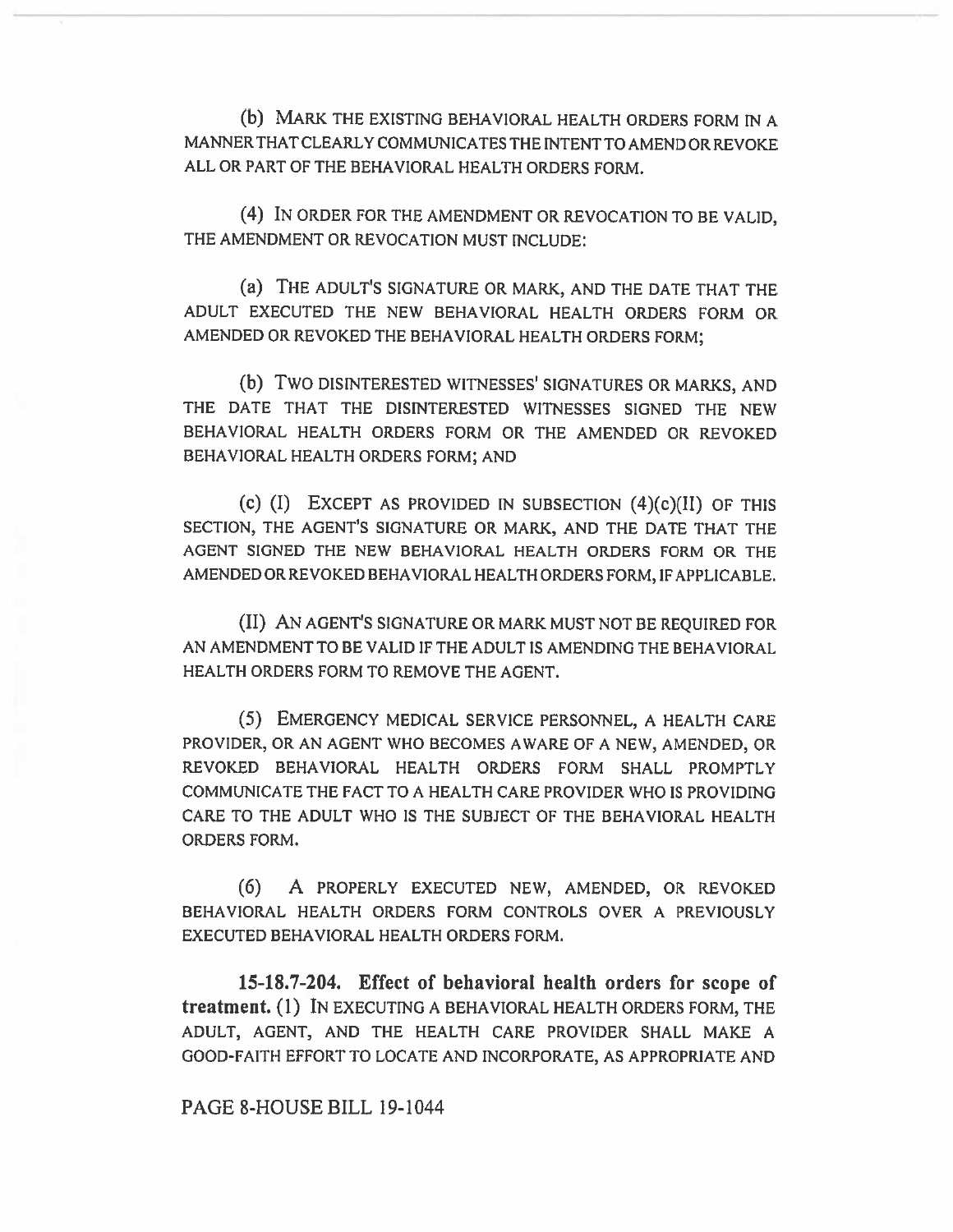DESIRED, THE BEHAVIORAL HEALTH TREATMENT, MEDICATION, AND ALTERNATIVE TREATMENT DECISIONS, PREFERENCES, OR HISTORY DOCUMENTED IN THE ADULT'S BEHAVIORAL HEALTH ORDERS FORM.

(2) EXCEPT AS OTHERWISE PROVIDED IN SUBSECTION (3)(a) OF THIS SECTION, IN CASE OF A CONFLICT BETWEEN A BEHAVIORAL HEALTH ORDERS FORM AND AN ADULT'S ADVANCE MEDICAL DIRECTIVE, THE DOCUMENT MOST RECENTLY EXECUTED CONTROLS FOR THE BEHAVIORAL HEALTH TREATMENT, MEDICATION, OR ALTERNATIVE TREATMENT DECISION OR PREFERENCE AT ISSUE.

(3) NOTWITHSTANDING ANY PROVISION OF THIS PART 2 TO THE CONTRARY:

(a) AN AGENT OR HEALTH CARE PROVIDER MAY NOT REVOKE OR AMEND THE ADULT'S PREVIOUSLY EXECUTED ADVANCE MEDICAL DIRECTIVE REGARDING PROVISION OF ARTIFICIAL NUTRITION OR HYDRATION IF THE DIRECTIVE IS DOCUMENTED IN A DECLARATION EXECUTED BY THE ADULT PURSUANT TO THE "COLORADO MEDICAL TREATMENT DECISION ACT", ARTICLE 18 OF THIS TITLE 15.

(b) AN AGENT MAY NOT REVOKE A PREEXISTING CPR DIRECTIVE UNLESS IT WAS ORIGINALLY EXECUTED BY THE AGENT.

(c) AN AGENT WHO IS A PROXY DECISION-MAKER PURSUANT TO ARTICLE 18.5 OF THIS TITLE 15 MAY AUTHORIZE THE WITHDRAWAL OF ARTIFICIALNUTRITION OR HYDRATION ONLY IN ACCORDANCE WITH SECTION 15-18.5-103 (6).

15-18.7-205. Duty to comply with behavioral health orders for scope of treatment - immunity - effect on criminal charges against another person - transferability. (1) (a) EXCEPT AS OTHERWISE PROVIDED IN THIS SECTION, EMERGENCY MEDICAL SERVICE PERSONNEL, A HEALTH CARE PROVIDER, OR A HEALTH CARE FACILITY SHALL COMPLY WITH AN ADULT'S EXECUTED BEHAVIORAL HEALTH ORDERS FORM THAT:

(I) HAS BEEN EXECUTED IN THIS STATE OR ANOTHER STATE;

(II) IS APPARENT AND IMMEDIATELY AVAILABLE; AND

PAGE 9-HOUSE BILL 19-1044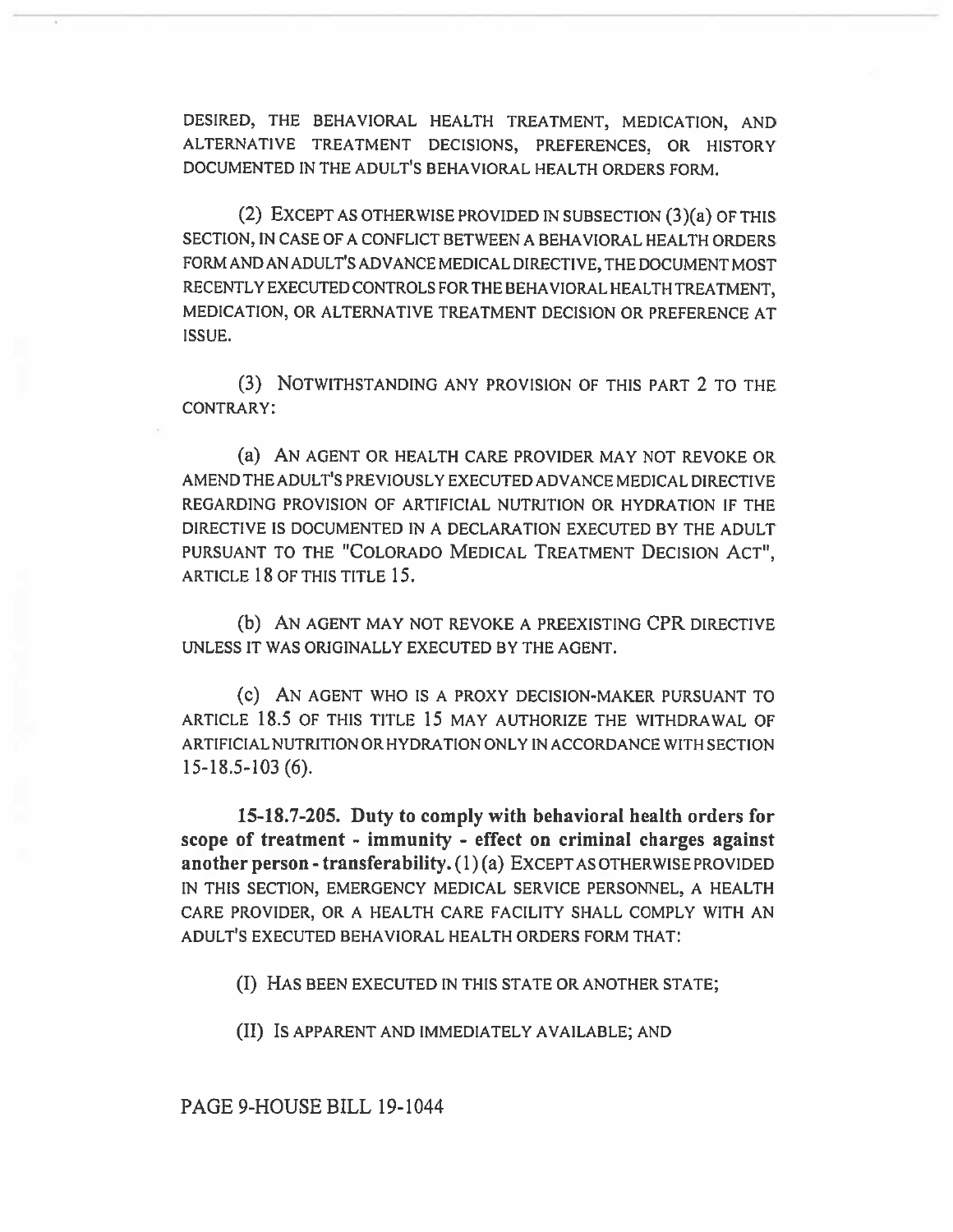(III) REASONABLY SATISFIES THE REQUIREMENTS SPECIFIED IN SECTION 15-18.7-202.

(b) THE EMERGENCY MEDICAL SERVICE PERSONNEL, A HEALTH CARE PROVIDER, OR A HEALTH CARE FACILITY SHALL COMPLY WITH THE BEHAVIORAL HEALTH ORDERS FORM AS REQUIRED BY SUBSECTION (1)(a) OF THIS SECTION UNLESS THE ADULT'S INSTRUCTION ON THE BEHAVIORAL HEALTH ORDERS FORM WILL CAUSE SUBSTANTIAL HARM TO THE ADULT. IF THE ADULT'S INSTRUCTION ON THE BEHAVIORAL HEALTH ORDERS FORM WILL CAUSE SUBSTANTIAL HARM TO THE ADULT, THE EMERGENCY MEDICAL SERVICE PERSONNEL, HEALTH CARE PROVIDER, OR HEALTH CARE FACILITY SHALL MAKE A GOOD FAITH EFFORT TO CONSULT WITH THE ADULT'S AGENT, IF APPLICABLE, AND OFFER AN ALTERNATIVE COURSE OF TREATMENT.

(e) IN CASE OF A CONFLICT BETWEEN THE ADULT'S BEHAVIORAL HEALTH ORDERS FORM AND THE ADULT'S REQUEST FOR BEHAVIORAL HEALTH TREATMENT, MEDICATION, OR ALTERNATIVE TREATMENT DECISION OR PREFERENCE, THE BEHAVIORAL HEALTH ORDERS FORM CONTROLS FOR THE BEHAVIORAL HEALTH TREATMENT, MEDICATION, OR ALTERNATIVE TREATMENT DECISION OR PREFERENCE AT ISSUE.

(2) EMERGENCY MEDICAL SERVICE PERSONNEL, A HEALTH CARE PROVIDER, A HEALTH CARE FACILITY, OR ANY OTHER PERSON WHO COMPLIES WITH A LEGALLY EXECUTED BEHAVIORAL HEALTH ORDERS FORM THAT IS APPARENT AND IMMEDIATELY AVAILABLE AND THAT HE OR SHE BELIEVES TO BE THE MOST CURRENT VERSION OF THE BEHAVIORAL HEALTH ORDERS FORM IS NOT SUBJECT TO CIVIL OR CRIMINAL LIABILITY OR REGULATORY SANCTION FOR SUCH COMPLIANCE.

(3) COMPLIANCE BY EMERGENCY MEDICAL SERVICE PERSONNEL, A HEALTH CARE PROVIDER, OR A HEALTH CARE FACILITY WITH AN EXECUTED BEHAVIORAL HEALTH ORDERS FORM MUST NOT AFFECT THE CRIMINAL PROSECUTION OF A PERSON OTHERWISE CHARGED WITH THE COMMISSION OF A CRIMINAL ACT.

(4) (a) NOTHING IN THIS PART 2 MODIFIES OR ALTERS ANY GENERALLY ACCEPTED ETHICS, STANDARDS, PROTOCOLS, OR LAWS FOR EMERGENCY MEDICAL PERSONNEL, A HEALTH CARE PROVIDER, OR A HEALTH CARE FACILITY, INCLUDING THE PROVISIONS IN SECTION 15-18.6-108 CONCERNING EUTHANASIA AND MERCY KILLING.

#### PAGE 10-HOUSE BILL 19-1044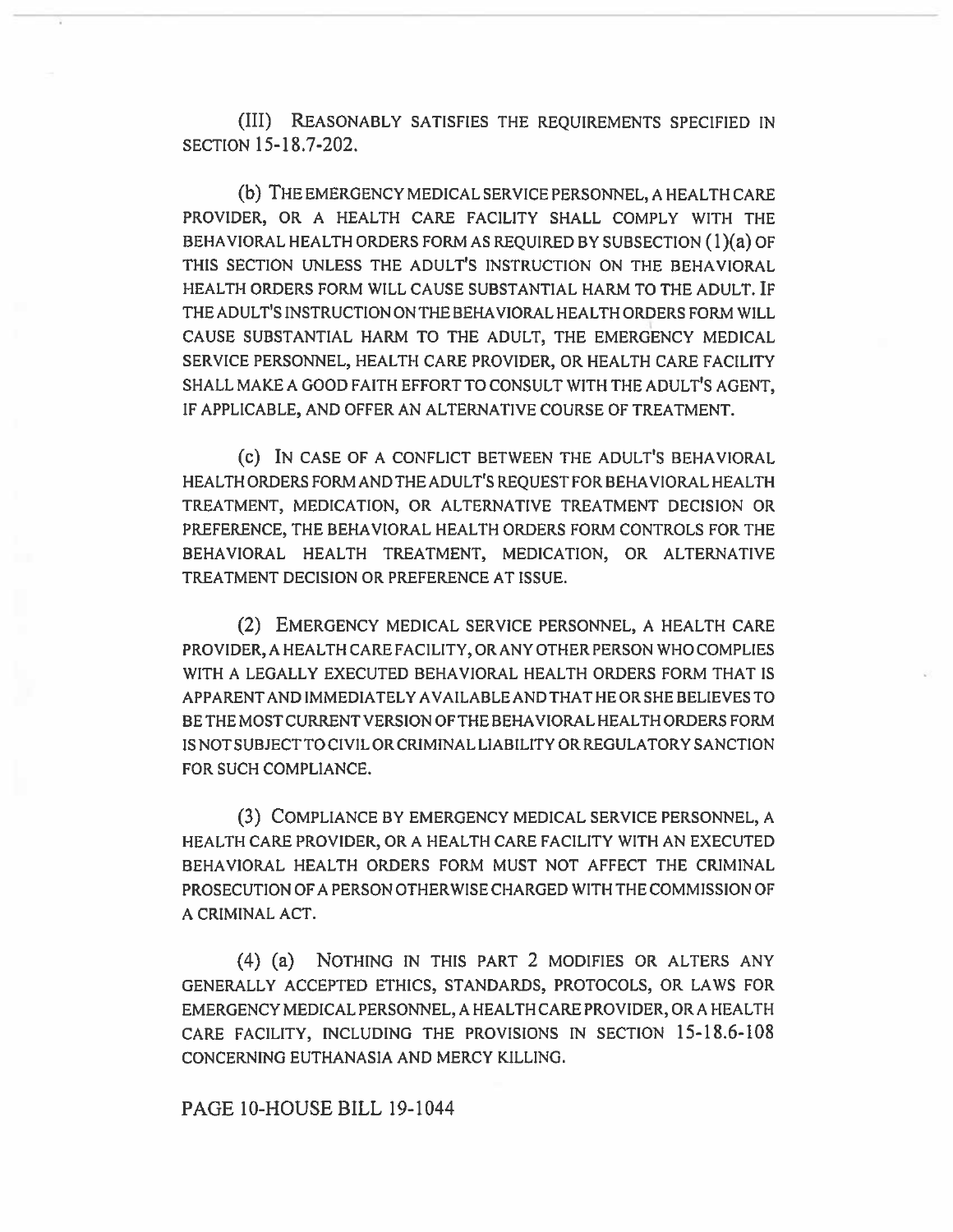**(b) A** BEHAVIORAL HEALTH ORDERS FORM DOES NOT COMPEL OR AUTHORIZE EMERGENCY MEDICAL SERVICE PERSONNEL, A HEALTH CARE PROVIDER, OR A HEALTH CARE FACILITY TO ADMINISTER BEHAVIORAL HEALTH TREATMENT, MEDICATION, OR ALTERNATIVE TREATMENT THAT IS PROHIBITED BY STATE OR FEDERAL LAW.

(5) IF THE ADULT WHO IS KNOWN TO HAVE PROPERLY EXECUTED AND SIGNED A BEHAVIORAL HEALTH ORDERS FORM IS TRANSFERRED FROM ONE HEALTH CARE FACILITY OR HEALTH CARE PROVIDER TO ANOTHER, THE TRANSFERRING HEALTH CARE FACILITY OR HEALTH CARE PROVIDER SHALL COMMUNICATE THE EXISTENCE OF THE BEHAVIORAL HEALTH ORDERS FORM TO THE RECEIVING HEALTH CARE FACILITY OR HEALTH CARE PROVIDER BEFORE THE TRANSFER. THE TRANSFERRING HEALTH CARE FACILITY OR HEALTH CARE PROVIDER SHALL ENSURE THAT THE BEHAVIORAL HEALTH ORDERS FORM OR A COPY OF THE BEHAVIORAL HEALTH ORDERS FORM ACCOMPANIES THE ADULT UPON ADMISSION TO OR DISCHARGE FROM A HEALTH CARE FACILITY.

(6) (a) NOTHING IN THIS PART **2** ALLOWS AN ADULT TO INCLUDE IN HIS OR HER BEHAVIORAL HEALTH ORDERS FORM AN INSTRUCTION THAT EXEMPTS THE ADULT FROM AN INVOLUNTARY EMERGENCY PROCEDURE OR COMMITMENT AUTHORIZED PURSUANT TO STATE LAW. ANY INSTRUCTION THAT ATTEMPTS TO EXEMPT THE ADULT FROM AN INVOLUNTARY EMERGENCY PROCEDURE OR COMMITMENT AUTHORIZED PURSUANT TO STATE LAW IS VOID.

**(b)** NOTWITHSTANDING AN INSTRUCTION ON AN ADULT'S BEHAVIORAL HEALTH ORDERS FORM THAT STATES TO EXEMPT THE ADULT FROM AN INVOLUNTARY EMERGENCY PROCEDURE OR COMMITMENT AUTHORIZED PURSUANT TO STATE LAW, ANY PERSON AUTHORIZED **TO**  PERFORM AN INVOLUNTARY EMERGENCY PROCEDURE OR COMMITMENT PURSUANT TO STATE LAW AND WHO COMPLIES WITH THE REQUIREMENTS OF AN INVOLUNTARY EMERGENCY PROCEDURE OR COMMITMENT PURSUANT TO STATE LAW IS NOT SUBJECT TO CIVIL OR CRIMINAL LIABILITY OR REGULATORY SANCTION.

**15-18.7-206. Behavioral health orders for scope of treatment not required for treatment. A** HEALTH CARE FACILITY OR A HEALTH CARE PROVIDER SHALL NOT REQUIRE AN ADULT TO HAVE EXECUTED A BEHAVIORAL HEALTH ORDERS FORM AS A CONDITION OF BEING ADMITTED

#### **PAGE 11-HOUSE BILL** 19-1044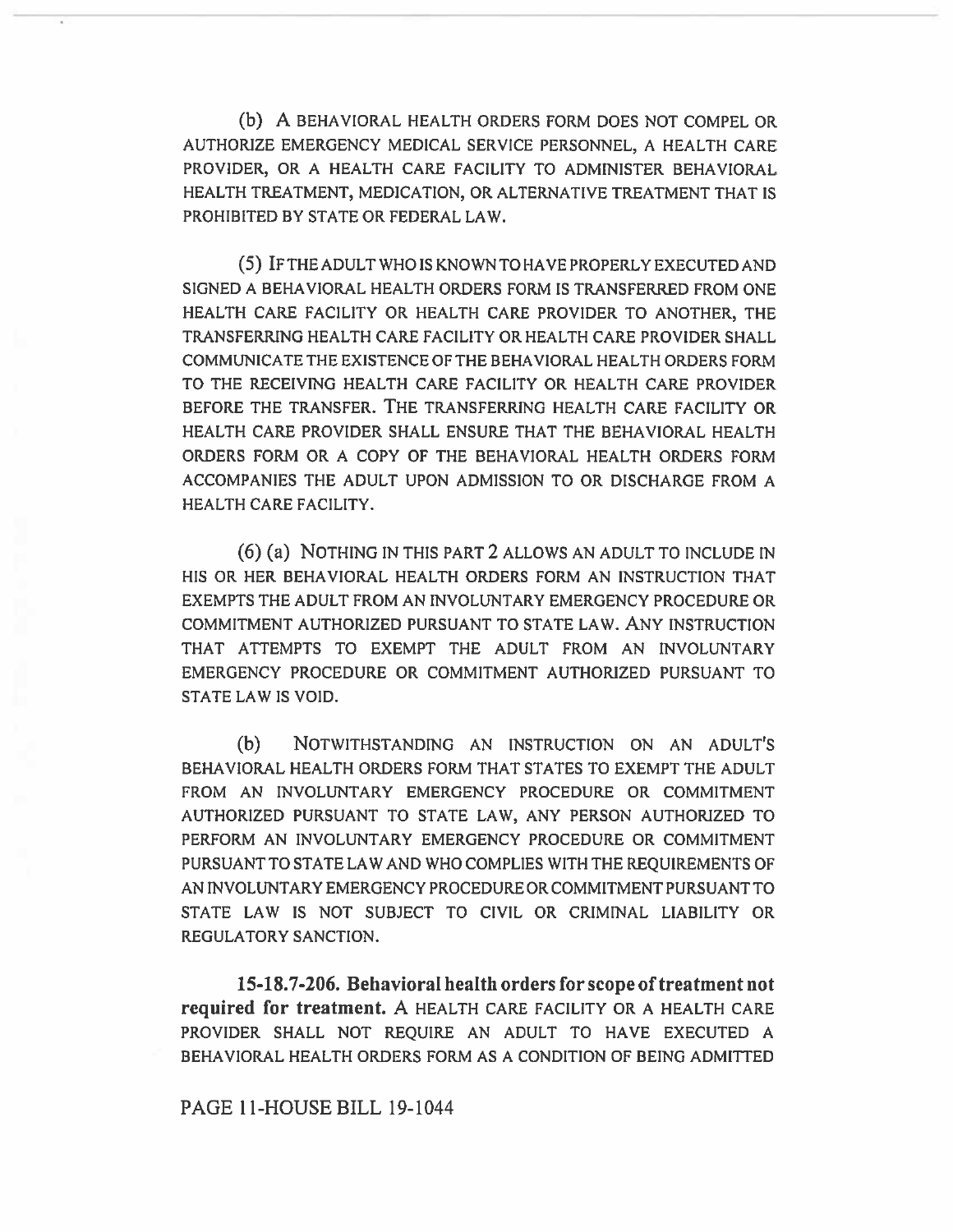TO, OR RECEIVING BEHAVIORAL HEALTH TREATMENT, MEDICATION, OR ALTERNATIVE TREATMENT FROM, THE HEALTH CARE FACILITY OR HEALTH CARE PROVIDER.

**15-18.7-207. Effect of a behavioral health orders for scope of treatment on life or health insurance.** AN INSURER MAY NOT REFUSE TO INSURE, REFUSE TO CONTINUE TO INSURE, OR LIMIT THE AMOUNT, EXTENT, OR KIND OF COVERAGE AVAILABLE FOR LIFE INSURANCE, HEALTH INSURANCE, OR WITHIN AN ANNUITY TO AN INDIVIDUAL, OR CHARGE AN INDIVIDUAL A DIFFERENT RATE FOR THE SAME COVERAGE, SOLELY BECAUSE SUCH INDIVIDUAL EXECUTED A BEHAVIORAL HEALTH ORDERS FORM OR HAS NOT EXECUTED A BEHAVIORAL HEALTH ORDERS FORM. WITH RESPECT TO ALL OTHER CONDITIONS, PERSONS WHO HAVE EXECUTED A BEHAVIORAL HEALTH ORDERS FORM MUST BE SUBJECT TO THE SAME STANDARDS OF SOUND ACTUARIAL PRINCIPLES OR ACTUAL OR REASONABLY ANTICIPATED EXPERIENCE AS ARE PERSONS WHO HAVE NOT EXECUTED A BEHAVIORAL HEALTH ORDERS FORM.

**SECTION 3. In Colorado Revised Statutes, 15-18.7-102, amend the introductory portion as follows:** 

**15-18.7-102. Definitions. As used in this article** PART 1, **unless the context otherwise requires:** 

**SECTION 4. In Colorado Revised Statutes, 15-18.7-104, amend (6)(a) as follows:** 

**15-18.7-104. Duty to comply with medical orders for scope of treatment form - immunity - effect on criminal charges against another person - transferability.** (6) (a) Nothing in this article PART 1 shall be construed to modify or alter any generally accepted ethics, standards, protocols, or laws for the practice of medicine or nursing, including the provisions in section 15-18.6-108 concerning euthanasia and mercy killing.

**SECTION 5. In** Colorado Revised Statutes, **amend 15-18.7-109 as follows:** 

**15-18.7-109. Effect of a medical orders for scope of treatment form on life or health insurance.** Neither a medical orders for scope of **treatment-form nor the failure of an adult to execute a medical orders for** 

PAGE 12-HOUSE **BILL 19-1044**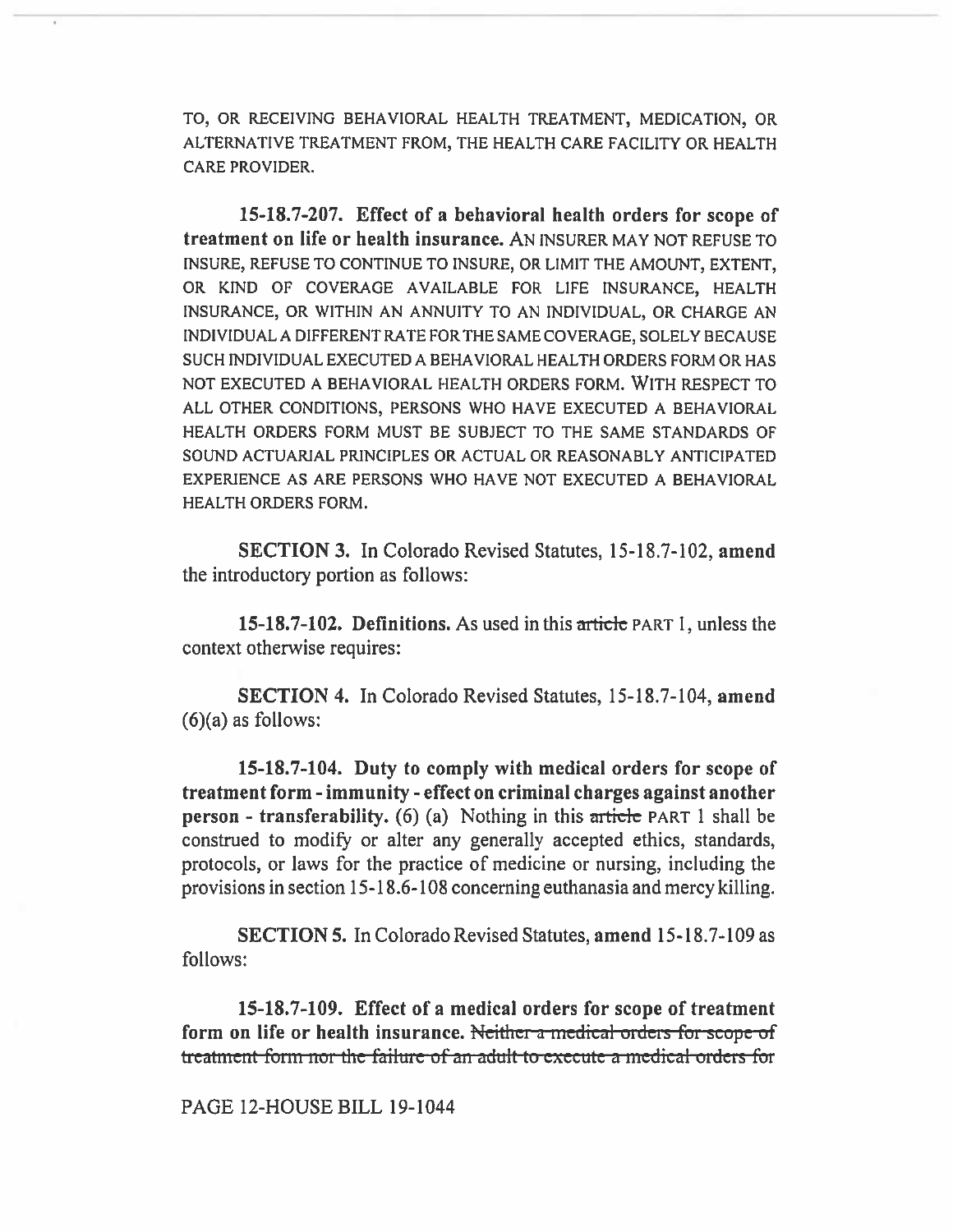scope of treatment form shall-affect, impair, or modify a contract of life or health insurance or an annuity or be the basis-for a delay in issuing or refusal to issue an annuity or policy of life or health insurance or for any increase of a premium therefor AN INSURER MAY NOT REFUSE TO INSURE. REFUSE TO CONTINUE TO INSURE, OR LIMIT THE AMOUNT, EXTENT, OR KIND OF COVERAGE AVAILABLE FOR LIFE INSURANCE, HEALTH INSURANCE, OR WITHIN AN ANNUITY TO AN INDIVIDUAL, OR CHARGE AN INDIVIDUAL A DIFFERENT RATE FOR THE SAME COVERAGE, SOLELY BECAUSE SUCH INDIVIDUAL EXECUTED A MEDICAL ORDERS FOR SCOPE OF TREATMENT FORM OR HAS NOT EXECUTED A MEDICAL ORDERS FOR SCOPE OF TREATMENT FORM. WITH RESPECT TO ALL OTHER CONDITIONS, PERSONS WHO HAVE EXECUTED A MEDICAL ORDERS FOR SCOPE OF TREATMENT FORM MUST BE SUBJECT TO THE SAME STANDARDS OF SOUND ACTUARIAL PRINCIPLES OR ACTUAL OR REASONABLY ANTICIPATED EXPERIENCE AS ARE PERSONS WHO HAVE NOT EXECUTED A MEDICAL ORDERS FOR SCOPE OF TREATMENT FORM.

SECTION 6. Act subject to petition - effective date. This act takes effect at 12:01 a.m. on the day following the expiration of the ninety-day period after final adjournment of the general assembly (August 2, 2019, if adjournment sine die is on May 3, 2019); except that, if a referendum petition is filed pursuant to section 1 (3) of article V of the state constitution against this act or an item, section, or part of this act within such period, then the act, item, section, or part will not take effect unless